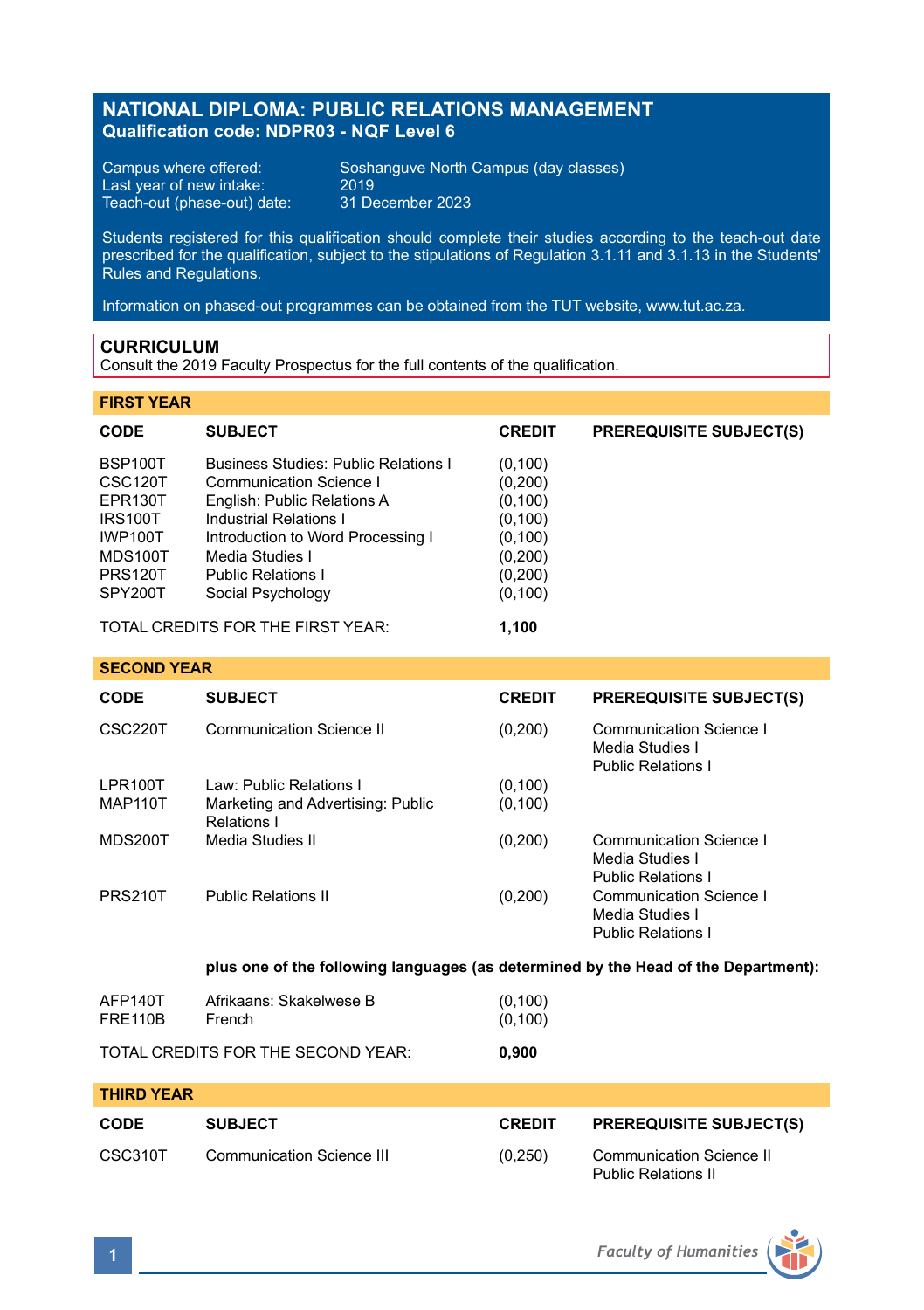| EXP1PRO        | Work-Integrated Learning I           | (0.500) | Communication Science II<br>Media Studies II<br><b>Public Relations II</b> |
|----------------|--------------------------------------|---------|----------------------------------------------------------------------------|
| <b>PRS310T</b> | <b>Public Relations III</b>          | (0.250) | <b>Communication Science II</b><br><b>Public Relations II</b>              |
|                | TOTAL CREDITS FOR THE THIRD YEAR:    | 1.000   |                                                                            |
|                | TOTAL CREDITS FOR THE QUALIFICATION: | 3.000   |                                                                            |

# **SUBJECT INFORMATION (OVERVIEW OF SYLLABUS)**

The syllabus content is subject to change to accommodate industry changes. Please note that a more detailed syllabus is available at the Department or in the study guide that is applicable to a particular subject. At time of publication, the syllabus content was defined as follows:

# **A**

# **AFRIKAANS: SKAKELWESE B (AFP140T) 1 X 3-HOUR PAPER**

*(Subject custodian: Department of Integrated Communication)* 

The language as instrument applies. Effective and correct use, as well as the style and register of this language, form the core of the subject. The career environment is the point of departure and national and international events are the themes under discussion. (Total tuition time: ± 96 hours)

# **B**

# **BUSINESS STUDIES: PUBLIC RELATIONS I (BSP100T) 1 X 3-HOUR PAPER**

*(Subject custodian: Department of Management and Entrepreneurship)* The role of business in the community and how a business in a free-market economy with its need-satisfying institutions employs the limited resources of a community to satisfy needs. The functioning of a business undertaking in its business environment. An overview of the four fundamental management tasks. An introduction to the general organisational functions: marketing, the financial function, operational management, purchasing management, the human resource function, as well as contemporary issues in business management, which include productivity and the management of small and medium-sized businesses. (Total tuition time: ± 96 hours)

# **C**

# **COMMUNICATION SCIENCE I (CSC120T) 1 X 3-HOUR PAPER**

# *(Subject custodian: Department of Integrated Communication)*

As a major subject, this subject forms a theoretical basis for all the other subjects. The aim is to give insight into the importance and scope of communication in the communication field, and to prepare students to apply the principles of communication science theory in the field with regard to organisational communication, intercultural communication and mass communication. (Total tuition time: ± 192 hours)

# **COMMUNICATION SCIENCE II (CSC220T) 1 X 3-HOUR PAPER**

# *(Subject custodian: Department of Integrated Communication)*

Students are informed about and become familiarised with certain theoretical concepts and principles of communication extending the theoretical aspects covered in the first year. Insight and self-application are needed for mastering the theoretical principles. The scope and degree of application will increase during the year, and it will become increasingly important to think independently. (Total tuition time: ± 166 hours)

# **COMMUNICATION SCIENCE III (CSC310T) 1 X 3-HOUR PAPER**

# *(Subject custodian: Department of Integrated Communication)*

The theoretical principles of communication in all its forms are investigated in the South African context. New trends in communication science are investigated through research assignments during the year. (Total tuition time: ± 28 hours)

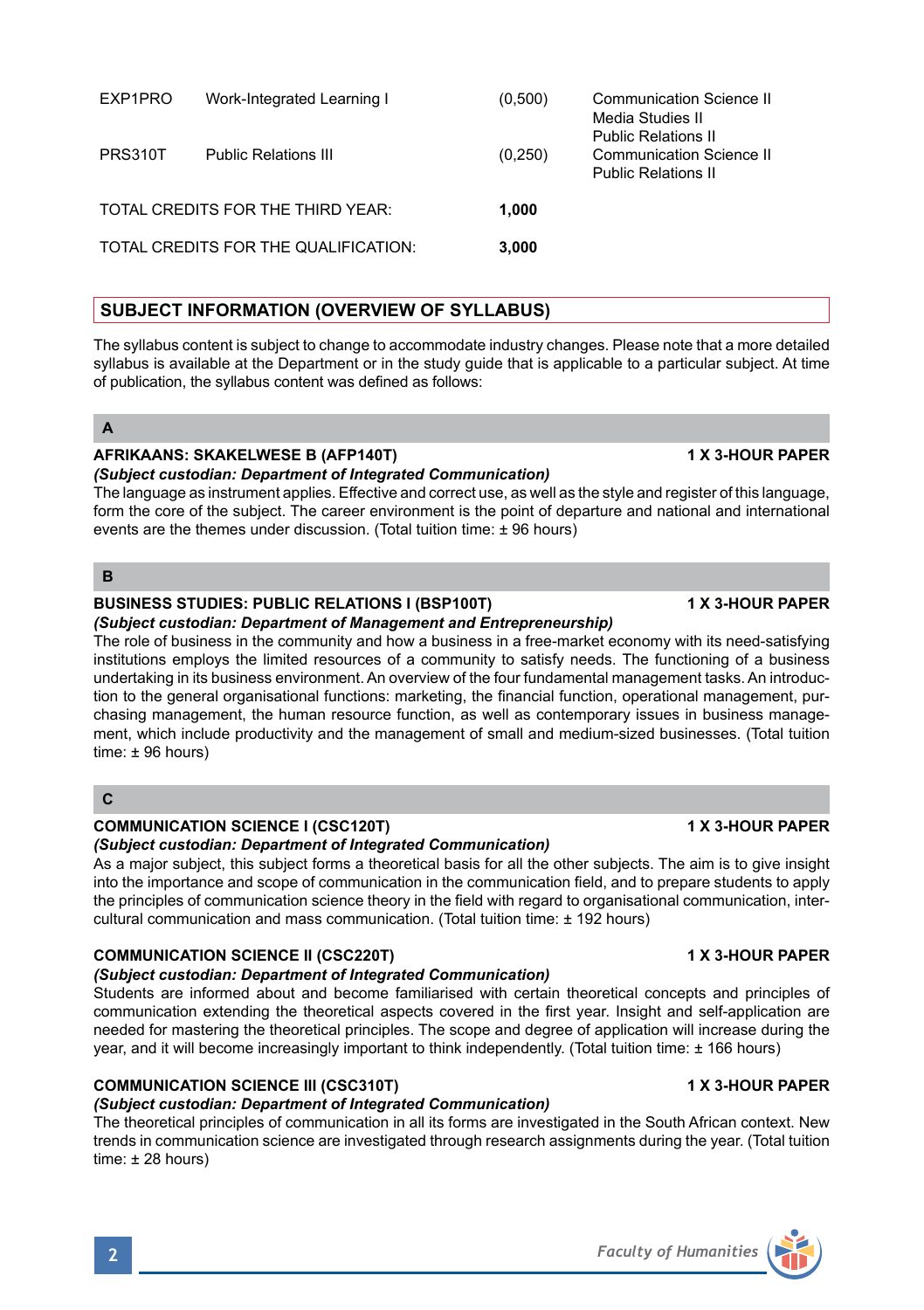# **ENGLISH: PUBLIC RELATIONS A (EPR130T) 1 X 3-HOUR PAPER**

# *(Subject custodian: Department of Integrated Communication)*

All aspects of business communication are covered, including business correspondence, reports, memoranda, meeting procedures and important forms of organisational communication. Students also acquire professional communicative and persuasive skills, with the emphasis on the optimal use of language. (Total tuition time: ± 96 hours)

# **F**

# **FRENCH (FRE110B) 1 X 3-HOUR PAPER**

### *(Subject custodian: Department of Integrated Communication)*

These practical, career-orientated third- or foreign-language programmes equip students with functionally useful listening, speaking, reading and writing skills, and promote an understanding of the relevant culture. Based on a communicative approach, these programmes are at beginner's level, but by the end of the third year, students should have a fair command of the language. (Total tuition time: ± 96 hours)

**I**

# **INDUSTRIAL RELATIONS I (IRS100T) 1 X 3-HOUR PAPER**

### *(Subject custodian: Department of People Management and Development)*

An introduction to the South African labour relations foundations, the labour relations environment, the state and labour laws, labour relations management systems, workplace level labour relations, collective labour relations, dispute resolution and industrial action. Students are introduced to labour relations management and the role of labour relations systems that form the basis for the second year subject/module in the study field. (Total tuition time: ± 90 hours)

### **INTRODUCTION TO WORD PROCESSING I (IWP100T) CONTINUOUS ASSESSMENT** *(Subject custodian: End User Computing Unit)*

Students have to acquire theoretical knowledge (computing fundamentals) and practical skills as end-users in operating systems and MS Office Suite applications (MS Word, MS Excel, MS Excel Intermediate, MS PowerPoint and MS Access Essentials), graphic design and dealing with the Internet, networks and how to search for information. Students will do online and computer-based tests. The modules are mapped with SAQA and IC3 Essential Skills for Digital Literacy (international certification). (Total tuition time: ± 70 hours)

# **L**

# **LAW: PUBLIC RELATIONS I (LPR100T) 1 X 3-HOUR PAPER**

# *(Subject custodian: Department of Integrated Communication)*

The subject is divided into two parts. First part: common law and the media, defamation, invasion of privacy and voluntary controlling bodies in the media environment. Second part: statutory laws and the media, such as the Films and Publications Act, 1996 (Act No. 65 of 1996). Copyright and advertising. (Total tuition time: ± 96 hours)

# **M**

### **MARKETING AND ADVERTISING: PUBLIC RELATIONS I (MAP110T) 1 X 3-HOUR PAPER** *(Subject custodian: Department of Marketing, Supply Chain and Sport Management)*

Advertising techniques and methods, the role of advertising in the marketing of products and services. (Total tuition time: not available)

# **MEDIA STUDIES I (MDS100T) 1 X 3-HOUR PAPER**

# *(Subject custodian: Department of Integrated Communication)*

Media Studies is aimed at teaching practical journalistic skills and giving a thorough knowledge of the media as required by public relations officers in their careers. An overall view is given, with the emphasis on various aspects of the media. It is important that students become attuned to the daily media, such as newspapers, magazines, television and radio. (Total tuition time: ± 192 hours)